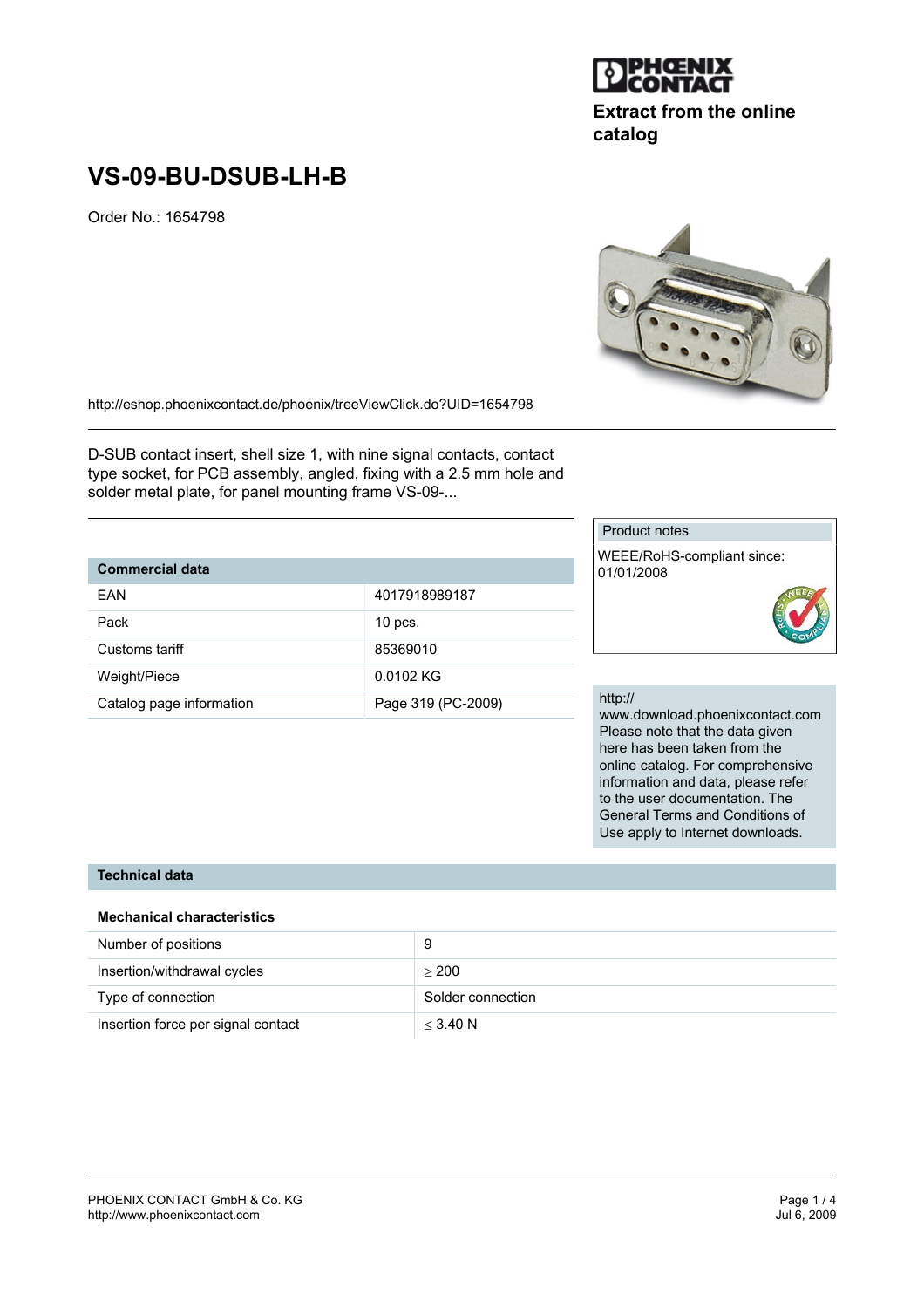| Ambient temperature (operation)    | $-55$ °C  125 °C |  |
|------------------------------------|------------------|--|
| <b>Material data</b>               |                  |  |
| Housing material                   | Steel            |  |
| Housing surface material           | Tin-plated       |  |
| Contact carrier material           | PBT-GF           |  |
| Contact material                   | Copper alloy     |  |
| Contact surface material           | Gold over nickel |  |
| Inflammability class acc. to UL 94 | V <sub>0</sub>   |  |
| <b>Electrical characteristics</b>  |                  |  |

| Rated voltage (III/3) | 125 V  |
|-----------------------|--------|
| Rated surge voltage   | $1$ kV |
| Rated current         | -5 A   |
|                       |        |

Drilling diagram

# **Drawings**

Drilling diagram

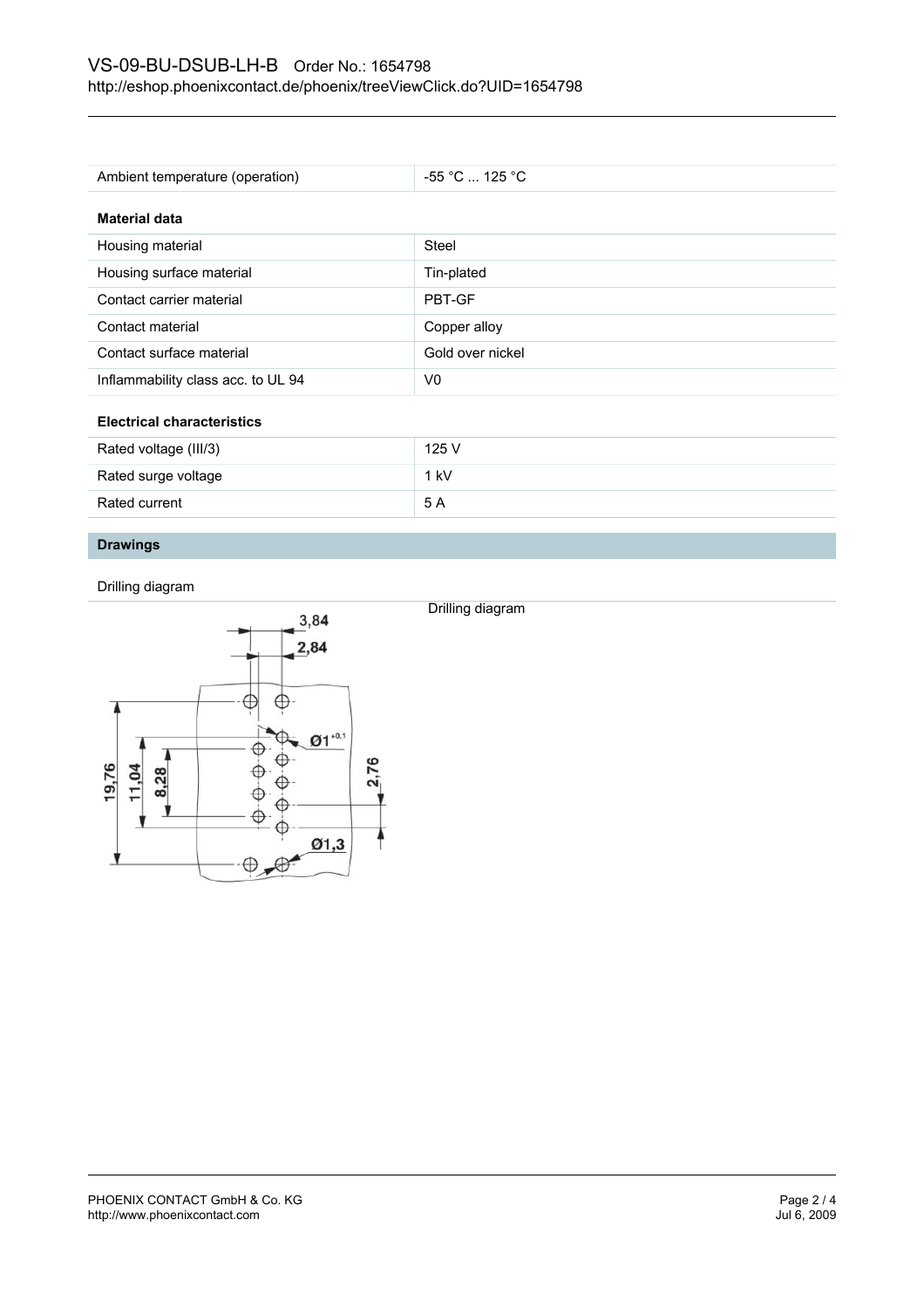Dimensioned drawing



D-SUB contact insert